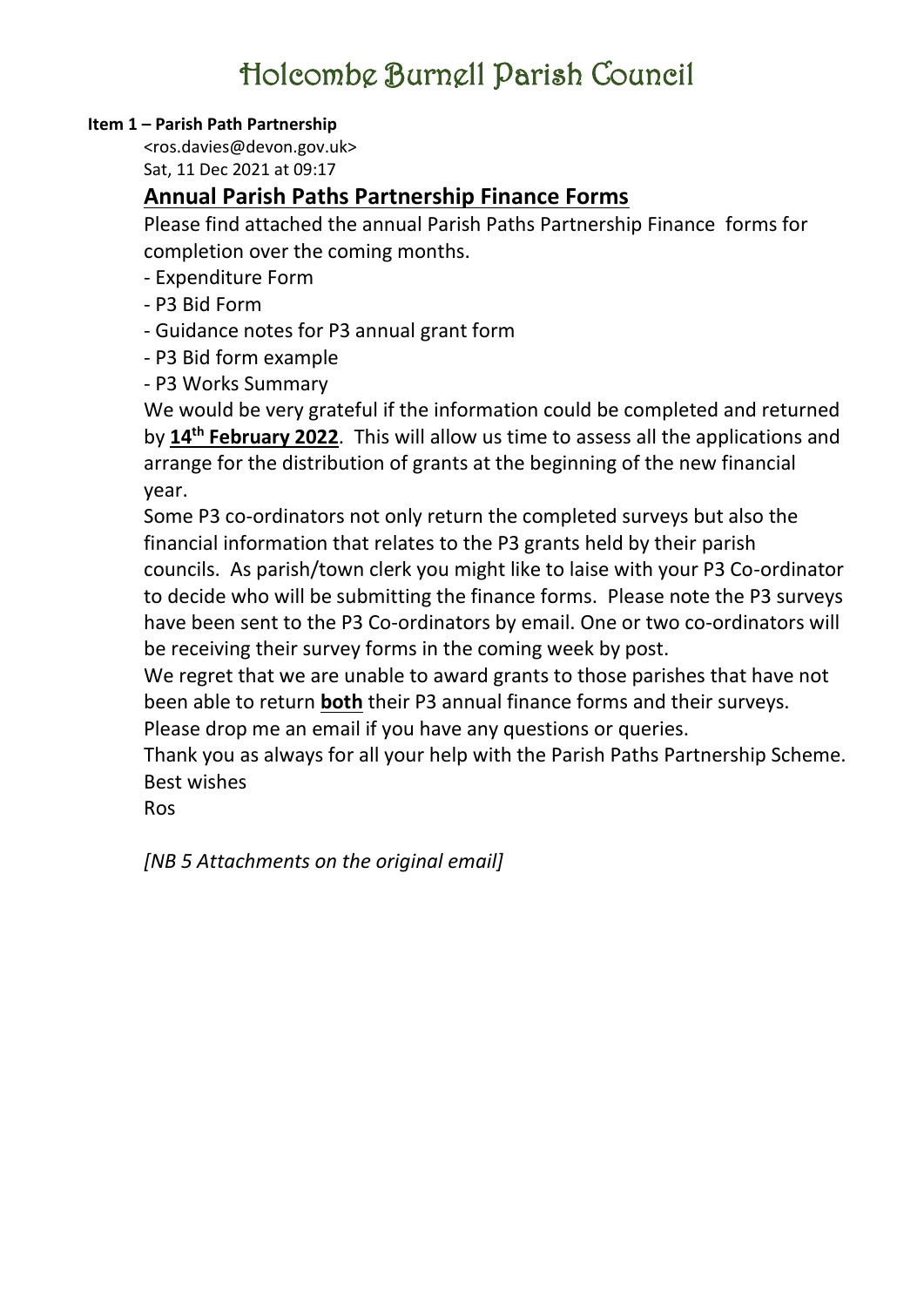#### **Item 10.1 Clerk's report**

#### **Tidy Teignbridge Local Area Clean Up Fund**

<recycling@teignbridge.gov.uk> To:recycling Wed, 22 Dec 2021 at 11:23

Dear Clerk

Further to our email of 22nd November 2021, this is a gentle reminder that Town and Parish Councils are invited to apply for funding to improve the cleanliness of their local area, which will complement the street cleaning activities already provided by Teignbridge District Council.

Completed applications for the Tidy Teignbridge Local Area Clean Up Fund must be returned to recycling@teignbridge.gov.uk before 12 noon on Monday 31st January 2022.

We look forward to receiving your application

--------------------------------------------------------------------------------------

#### **Dedicated Cllr email addresses**

Suggested change after the spam email using Charles' address.

**From:** "Mark Lang (Treasurer)" > **Subject: Re: Importance Date:** 9 December 2021 at 19:34:14 GMT **To:** Marion Bulley **Cc:** "Charles Eden (Home Email)" <

Hi Marion,

Thanks for this. I don't believe the PC website has been hacked in any way. The scammer has simply looked on the website, taken your email addresses and impersonating Charles.

It's good that you spotted it as fake. The only way to precent this in the future would be to remove your private emails from the website.

Charles, I have mentioned before moving to Parish Council dedicated email addresses so private addresses remain private. That would stop a scam like this but it would keep it separate from your home emails.

Mark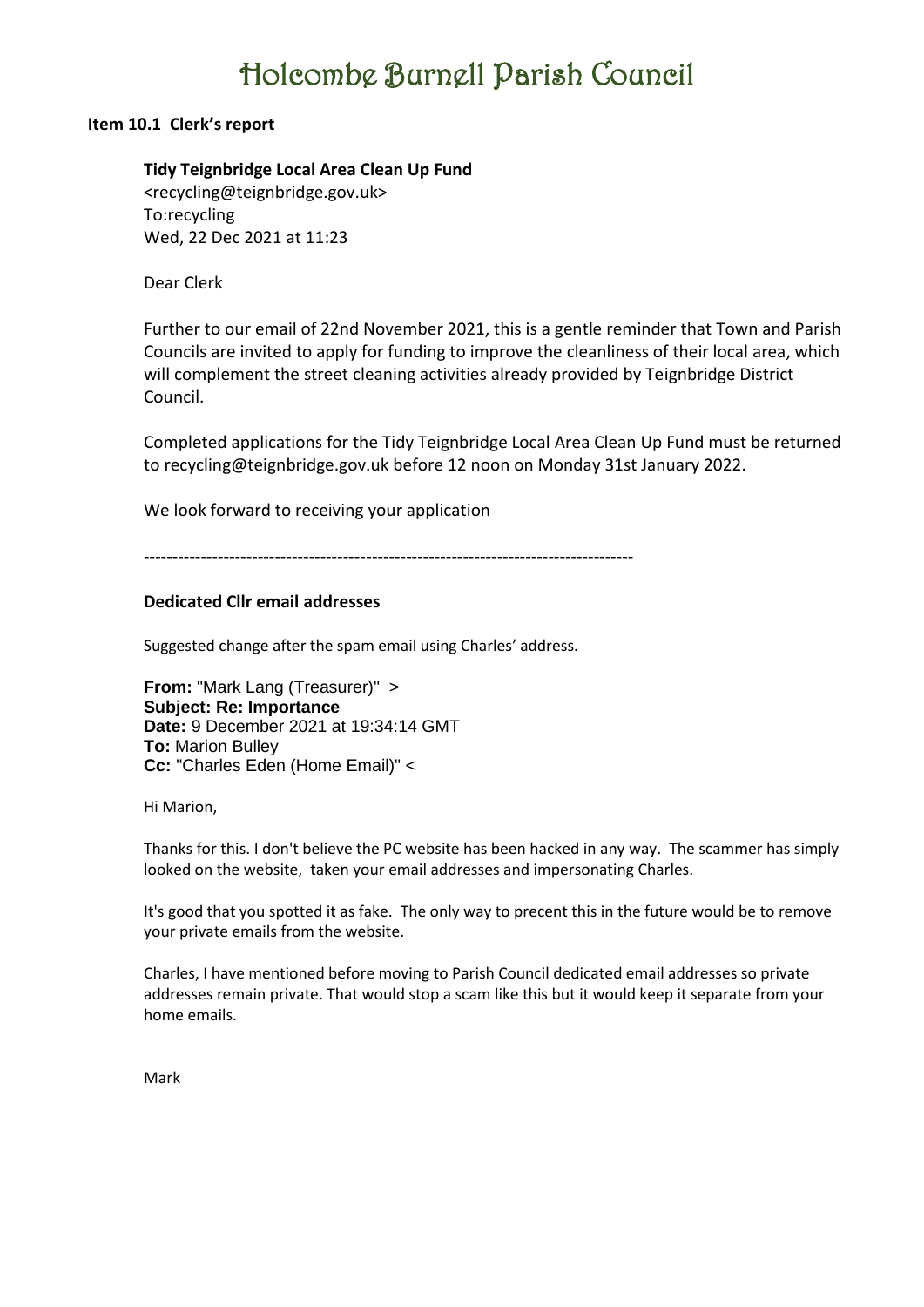#### **Item 11 – TDC Local Plan Consultations**

<sammi.early@teignbridge.gov.uk> Mon, 15 Nov 2021 at 14:24

Dear Sir / Madam, Teignbridge Local Plan Review (Part 3) 2020-2040: Renewable Energy, Gypsy and Traveller and Small Residential Site Options Ten week public consultation from 15 November 2021 to 24 January 2022

Teignbridge District Council would like to invite you to comment on the Draft Local Plan (Part 3) 2020-2040 and its supporting documents. It follows on from the Draft Local Plan (Part 2), published last June which included site options for residential, employment and education development.

The Part 3 Local Plan Review document sets out further options for where different types of development could be located. The information included within the plan shows all of the development options that are available for public comment, including: potential sites for wind turbines, a potential gypsy and traveller site and potential small residential site options.

**We have prepared three documents that we are seeking your views on**. These are available to view online at www.teignbridge.gov.uk/localplanreview.

· Draft Local Plan (Part 3) 2020-2040: **Renewable Energy, Gypsy and Traveller and Small Residential Site Options**

· **Strategic Environmental Assessment / Sustainability Appraisal Stage B Report** This set of reports consider the effects of the plan on the environment, people and economy, and considers reasonable alternatives.

· **Draft Habitats Regulations Assessment - Initial Site Options Screening Report** This is an assessment of site options carried out in order to assess the potential for likely significant effects on a European Wildlife Site or European Offshore Marine Site.

Comments can be made on any or all of the documents listed above using the following methods:

- · Online survey at www.teignbridge.gov.uk/localplanreview
- · Email localplanreview@teignbridge.gov.uk
- In writing by post to Local Plan Review, Spatial Planning and Delivery, Forde House, Brunel Road, Newton Abbot, TQ12 4XX

The consultation runs for ten weeks from 12noon Monday 15 November 2021 until 12noon on Monday 24 January 2022.

There are additional technical reports which provide further background evidence of the work carried out to produce the third part of the plan but where comments are not being sought. These include:

Low Carbon Report - The study identifies how and where low carbon development could feature in the district under the updated Local Plan. Through this research Exeter University has identified areas where natural sources of energy exist and where solar or wind renewable energy could be generated. The areas identified in the report take account of "constraints", or sensitivities, such as avoiding grade 1 agricultural land, avoiding impacts on air traffic, woodland, avoiding internationally and nationally designated wildlife areas, and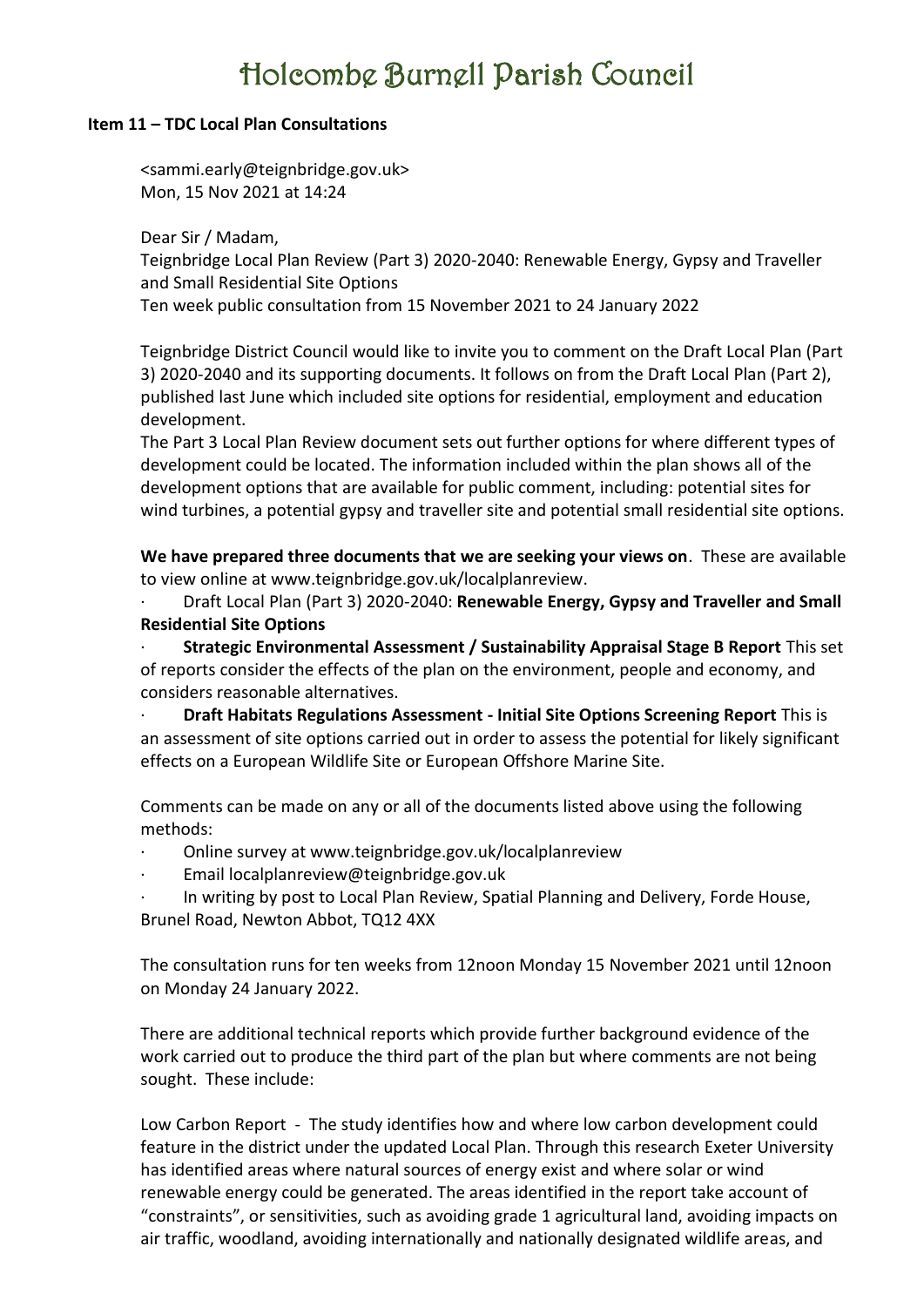minimum distances from sensitive receptors such as houses, roads, railways and heritage assets.

Need to Know Guide - As the Draft Local Plan (Part 3) is quite long and complex, we have produced a short 'Need to Know' Guide, which summarises all the information about the Plan in a straightforward, jargon-free way.

To keep up to date on news of the Local Plan Review, please check:

- · Teignbridge Local Plan webpage www.teignbridge.gov.uk/localplanreview
- · Twitter: www.twitter.com/planteignbridge
- · Facebook: www.facebook.com/planteignbridge
- · Local Press and Media.

If you have any questions, please contact the Local Plan Team on 01626-215768 or email localplanreview@teignbridge.gov.uk.

Please note that comments cannot be treated as confidential, and anonymous or verbal comments cannot be taken into consideration. Comments will be published on our website excluding phone numbers, email addresses and signatures. Comments made will be available to view online at www.teignbridge.gov.uk/localplanreview later in the Local Plan review process, once they have been reviewed and considered.

Inappropriate comments including those which are racist, sexist, xenophobic, defamatory, prejudiced or otherwise likely to cause offence will be removed and not considered.

All comments must be received during the consultation period. Any responses received after this deadline may not be considered.

If you need this information in another format, or have any queries please email localplanreview@teignbridge.gov.uk or call 01626 215768.

We look forward to hearing from you.

Yours sincerely

Local Plan Team

Spatial Planning and Delivery

Tel: 01626 215768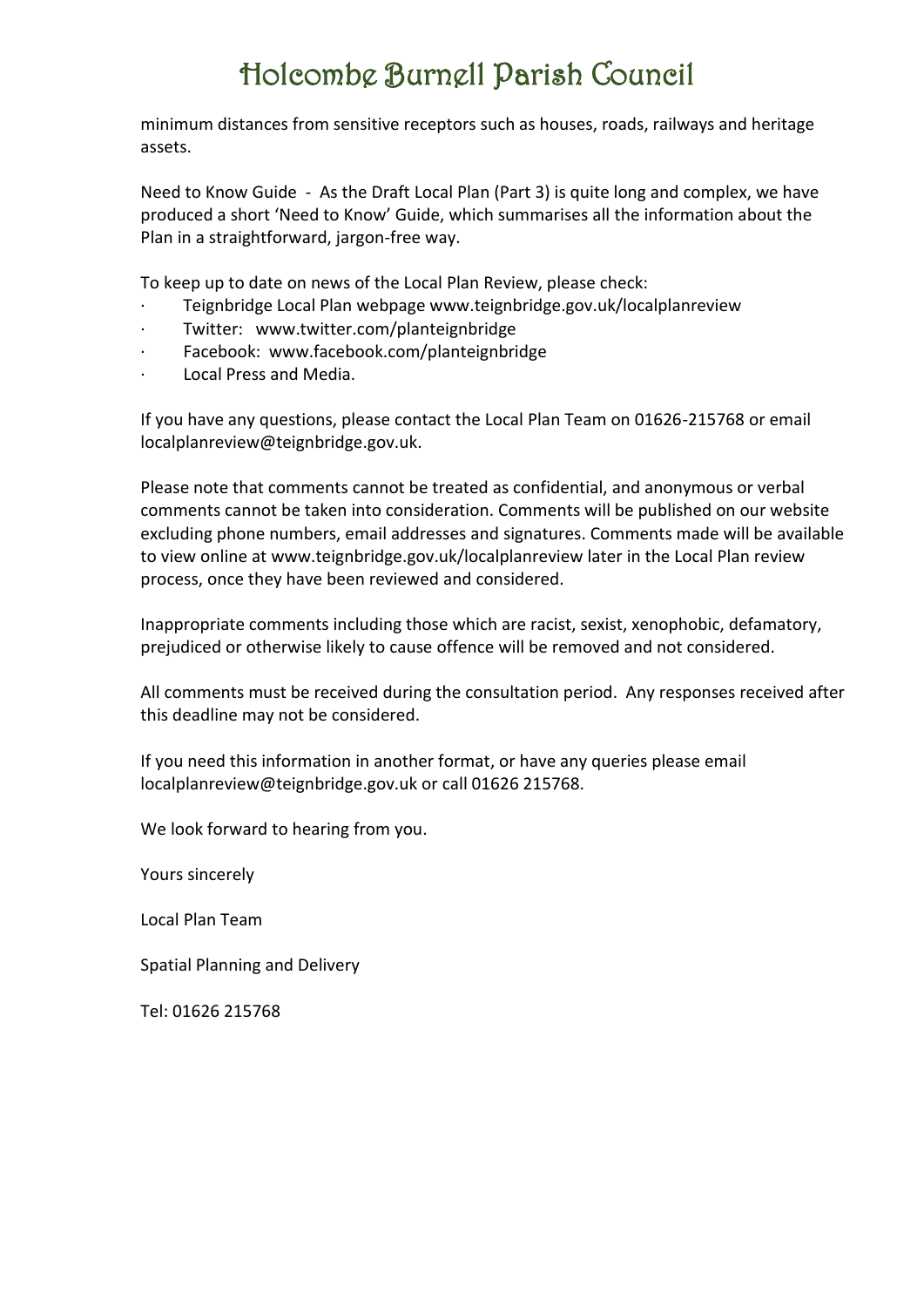## **Item 12.2 Budget and Precept**

| <b>Detail</b><br>Insurance<br>Courses/training<br>Hall Hire<br>Elections<br>dog mess bin<br>Play Area Inspection<br>Play area revamp<br>Grass Cutting, Repairs & Footpaths<br>Clir Travel<br>Software Subscriptions<br>Staff Costs (Pay, Pension & Tax)<br>S137<br>Int Auditor exps |                        |        | 2020-21 |   |                        | 2021-22 |                                      |   | 2022-23              |  |
|-------------------------------------------------------------------------------------------------------------------------------------------------------------------------------------------------------------------------------------------------------------------------------------|------------------------|--------|---------|---|------------------------|---------|--------------------------------------|---|----------------------|--|
|                                                                                                                                                                                                                                                                                     | Actual                 |        | Actual  |   |                        |         | <b>Actual to Nov Full Year Fcast</b> |   | <b>Budget</b>        |  |
|                                                                                                                                                                                                                                                                                     | 339<br>£               | £      | 350     | £ | 583                    | £       | 583                                  | £ | 700                  |  |
|                                                                                                                                                                                                                                                                                     | 50<br>£                | £      | 75      |   |                        | £       | é                                    | £ | ¥,                   |  |
|                                                                                                                                                                                                                                                                                     | 55<br>£                | £      | 55      | £ | 199                    | £       | 199                                  | £ | 120                  |  |
|                                                                                                                                                                                                                                                                                     | £<br>205               | £      | 50      | £ | 300                    | £       | 300                                  | £ | 250                  |  |
|                                                                                                                                                                                                                                                                                     | £<br>143               | £      | 130     | £ | 165                    | £       | 165                                  | £ | 180                  |  |
|                                                                                                                                                                                                                                                                                     | £<br>72                | £      | 75      | £ | 86                     | £       | 86                                   | £ | 100                  |  |
|                                                                                                                                                                                                                                                                                     | 6,680<br>£             |        |         |   |                        |         |                                      |   |                      |  |
|                                                                                                                                                                                                                                                                                     | £<br>400               | £      | 920     | £ | 1,736                  | £       | 1,900                                | £ | 1,900                |  |
|                                                                                                                                                                                                                                                                                     | £<br>$\overline{a}$    | £      | 50      |   |                        | £       |                                      | £ | ۰                    |  |
|                                                                                                                                                                                                                                                                                     |                        |        |         | £ | 55                     | £       | 55                                   | £ | 120                  |  |
|                                                                                                                                                                                                                                                                                     | £<br>2,999             | £      | 3,798   | £ | 1,949                  | £       | 2,900                                | £ | 3,200                |  |
|                                                                                                                                                                                                                                                                                     | £<br>×                 | £      |         |   |                        | £       |                                      | £ | ÷,                   |  |
|                                                                                                                                                                                                                                                                                     | £<br>15                | £      | 20      | £ | 17                     | £       | 17                                   | £ | 20                   |  |
| DALC                                                                                                                                                                                                                                                                                | 125<br>£               | £      | 130     |   |                        | £       | 148                                  | £ | 148                  |  |
| printing donation                                                                                                                                                                                                                                                                   | £<br>120               | £      |         |   |                        | £       |                                      | £ | ×.                   |  |
| Poppy Wreath                                                                                                                                                                                                                                                                        | £<br>25                | £      | 25      | £ | 25                     | £       | 25                                   | £ | 25                   |  |
| church grant                                                                                                                                                                                                                                                                        | £<br>260               | £      | ×.      |   |                        | £       | ä,                                   | £ | ×.                   |  |
| defib.                                                                                                                                                                                                                                                                              | £<br>200               | £      | 97      | £ | 72                     | £       | 72                                   | £ | 75                   |  |
| Misc incl stationery & stamps                                                                                                                                                                                                                                                       | £<br>673               | £      | 629     | £ | 206                    | £       | 240                                  | £ | 500                  |  |
| Queen's Platinum Jubilee                                                                                                                                                                                                                                                            | £<br>¥                 | £      | ٠       | £ | $\equiv$               | £       | ٠                                    | £ | 250                  |  |
| <b>Totals</b>                                                                                                                                                                                                                                                                       | 12,361<br>£            | £      | 6,404   | £ | 5,395                  | £       | 6,690                                | £ | 7,588                |  |
| Reserves                                                                                                                                                                                                                                                                            |                        |        |         |   |                        |         |                                      |   |                      |  |
| Election reserves                                                                                                                                                                                                                                                                   |                        | £      | 700     |   |                        | £       | 1,000                                |   |                      |  |
| Play Area reserves                                                                                                                                                                                                                                                                  |                        | £      | 140     |   |                        | £       | 140                                  |   |                      |  |
| P3 reserves                                                                                                                                                                                                                                                                         |                        | £      | 1,521   |   |                        | £       | 1,371                                |   |                      |  |
| Defib funds                                                                                                                                                                                                                                                                         |                        | £      | 50      |   |                        | £       | ×,                                   |   |                      |  |
| CIL                                                                                                                                                                                                                                                                                 |                        | £      | 7,738   |   |                        | £       | 7,738                                |   |                      |  |
| <b>Ringfenced reserves</b>                                                                                                                                                                                                                                                          |                        | £      | 10,150  |   |                        | £       | 10,250                               |   |                      |  |
| General reserves                                                                                                                                                                                                                                                                    |                        | £      | 5,745   |   |                        | £       | 4,197                                |   |                      |  |
| Precept                                                                                                                                                                                                                                                                             |                        |        |         |   |                        |         |                                      |   |                      |  |
| <b>Total Precept</b>                                                                                                                                                                                                                                                                | £<br>4,960 £           |        | 5,060   |   |                        | £       | 5,060                                |   |                      |  |
| Tax base households                                                                                                                                                                                                                                                                 | 262.7                  |        | 268.1   |   |                        |         | 257.3                                |   |                      |  |
| per Band D Household per year                                                                                                                                                                                                                                                       | 18.88 £<br>£           |        | 18.87   |   |                        | £       | 19.67                                |   |                      |  |
| Precept options for 2022-23                                                                                                                                                                                                                                                         | No increase on 2021-22 |        |         |   | 5% increase on 2021-22 |         |                                      |   | To meet Budget (47%) |  |
| per Band D Household per year                                                                                                                                                                                                                                                       |                        | £19.67 |         |   |                        | £20.65  |                                      |   | £28.97               |  |
| Tax base households                                                                                                                                                                                                                                                                 |                        | 261.9  |         |   |                        | 261.9   |                                      |   | 261.9                |  |
| <b>Total Council Income</b>                                                                                                                                                                                                                                                         |                        | £5,152 |         |   |                        | £5,408  |                                      |   | £7,588               |  |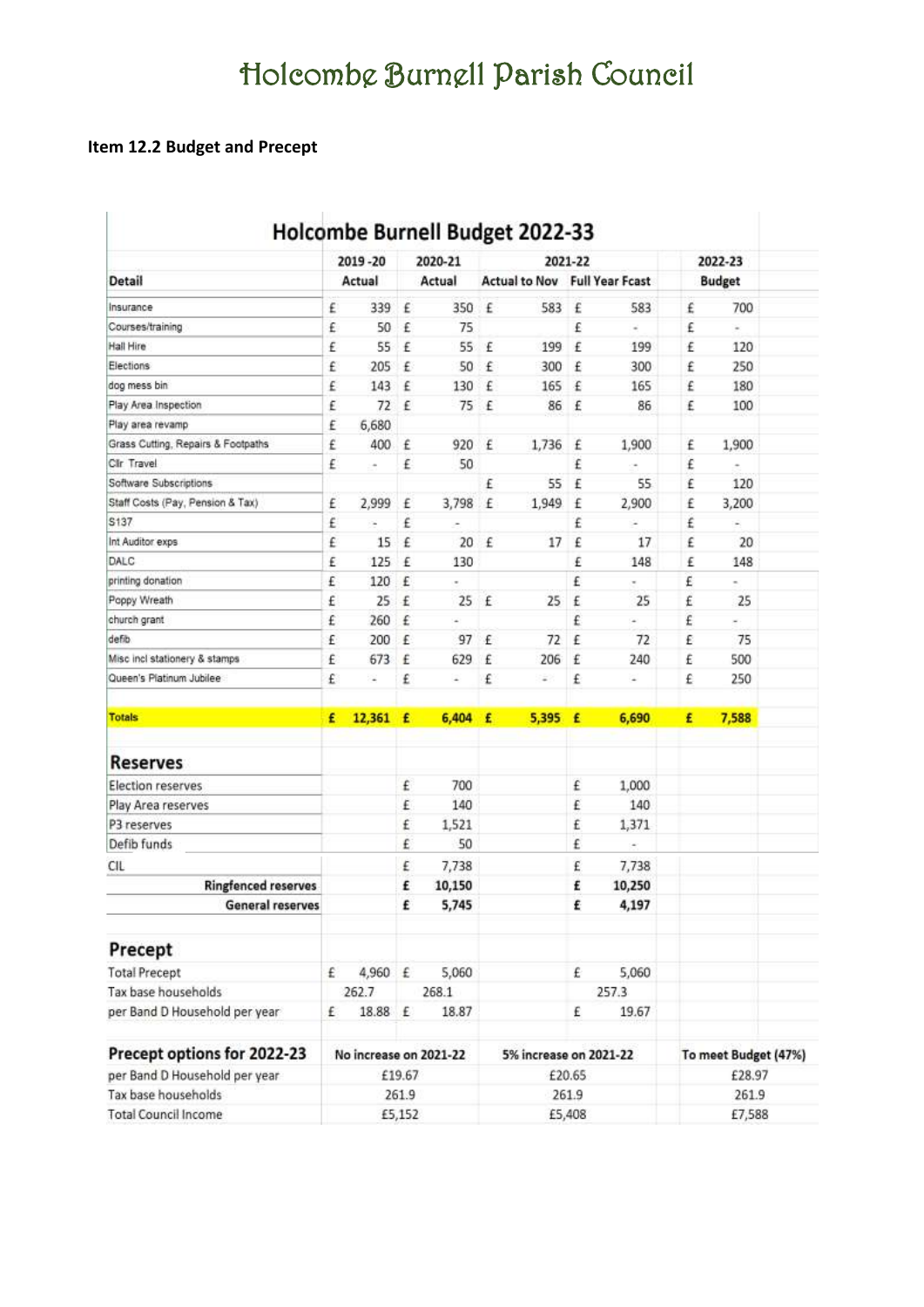### **Item 12.3 Invoice for Grounds Maintenance**

| Joshua Bush <joshuabush970@gmail.com><br/>To: Jim Roberts<br/>Fri, 26 Nov 2021 at 10:37</joshuabush970@gmail.com>                                                                                                                  |
|------------------------------------------------------------------------------------------------------------------------------------------------------------------------------------------------------------------------------------|
| Hi Jim, I hope you are well. I have November's hours for you.<br>It will be the final cuts of the year until next spring now.<br>I have one last job of leaf clearing the park which will be<br>sometime in December as a one off. |
| 17.11.21 Strimming and clearing all area's.<br>2hrs $x \, \text{£}32.50 = \text{£}65$                                                                                                                                              |
| 24.11.21 Strimming and clearing all area's<br>2hrs $\times$ £32.50 = £65                                                                                                                                                           |
| Total amount for November 2021 = $£130$<br>Kind regards<br>Josh - 19 Mill Meadow, Ashburton, TQ137RN                                                                                                                               |
| Joshua Bush <joshuabush970@gmail.com><br/>To: Jim Roberts<br/>Sun, 12 Dec 2021 at 17:58</joshuabush970@gmail.com>                                                                                                                  |
| Hi Jim, just sending over my hours for December.                                                                                                                                                                                   |
| Leaf clearing and strimming around play area at the village hall.<br>08.12.21 2hrs $\times$ £32.50 = £65                                                                                                                           |
| Kind regards and happy Christmas! Josh.                                                                                                                                                                                            |

Total November & December =  $£195$ 

|           | January's Parish Council meeting - para 12.3 | Cheque no.<br>Noted by cheque signatories |      |
|-----------|----------------------------------------------|-------------------------------------------|------|
| Signature |                                              |                                           |      |
|           | Cllr                                         | Cllr                                      | Cllr |
| Date      | <br>                                         |                                           |      |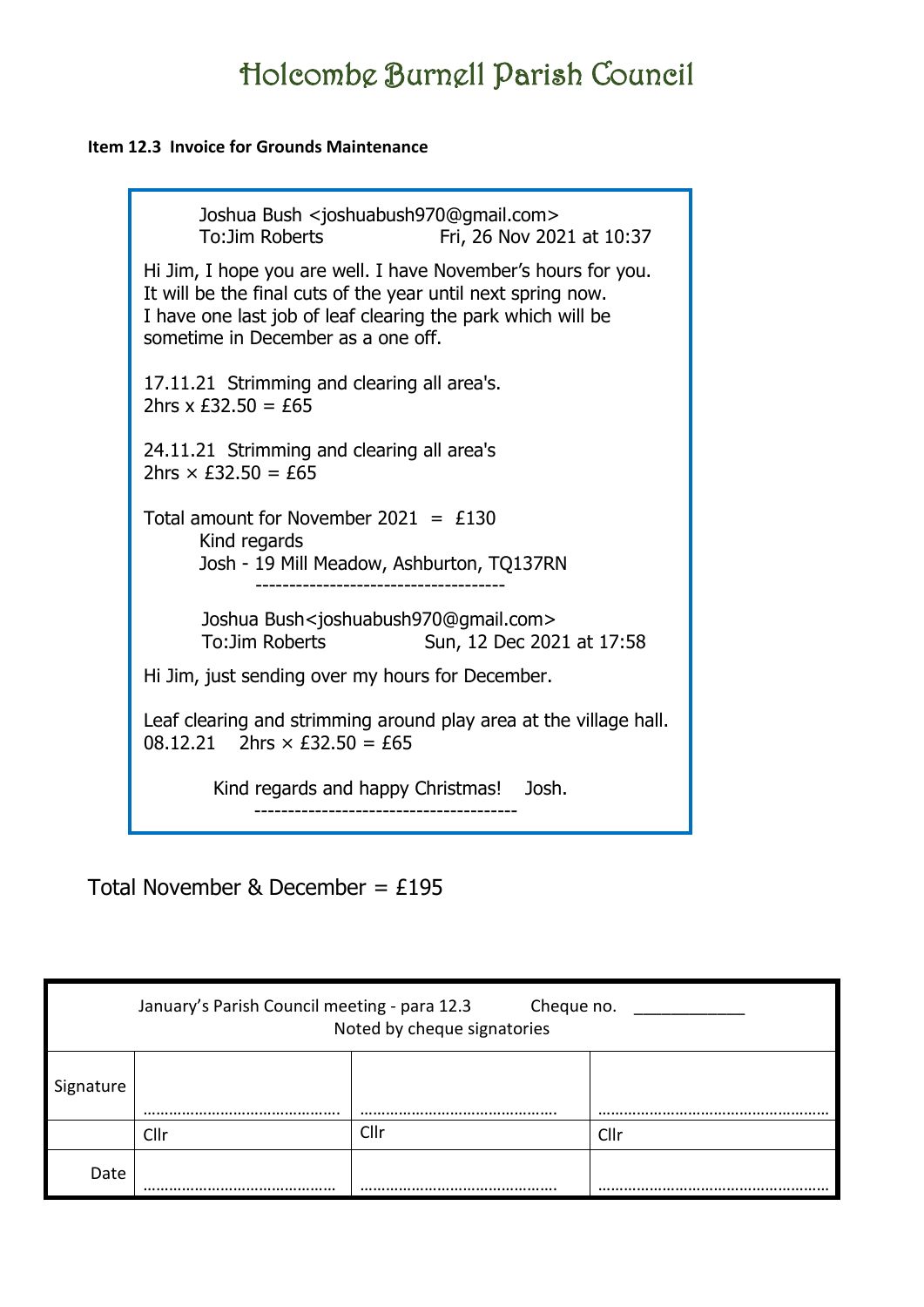## **Agenda Item 12.4 - Payments**

| Devon Association of Local Councils<br>Devon Rural Hub<br>Cheriton Bishop<br>DE<br>EX6 6JH<br>+44 1392241131<br>enquiries@devonalc.org.uk<br>VAT Registration No.: 972 098 196<br>Company Registration No. 12545316 |                                                                                                        |                                                                                   |               |
|---------------------------------------------------------------------------------------------------------------------------------------------------------------------------------------------------------------------|--------------------------------------------------------------------------------------------------------|-----------------------------------------------------------------------------------|---------------|
| <b>VAT Invoice</b>                                                                                                                                                                                                  |                                                                                                        |                                                                                   |               |
| <b>INVOICE TO</b><br>Mr James Roberts<br>Holcombe Burnell Parish<br>Council<br>8 Little Silver<br>Exeter<br>Devon<br>EX4 4HU                                                                                        |                                                                                                        | INVOICE NO. 3400<br>DATE 10/11/2021<br>DUE DATE 10/12/2021<br><b>TERMS Net 30</b> |               |
|                                                                                                                                                                                                                     |                                                                                                        |                                                                                   |               |
| <b>DESCRIPTION</b>                                                                                                                                                                                                  |                                                                                                        | <b>AMOUNT</b>                                                                     | VAT           |
| Attendance of Jim<br>Roberts on the Internal<br>Controls webinar on<br>09/09                                                                                                                                        |                                                                                                        | 30.00                                                                             | 20.0% S       |
|                                                                                                                                                                                                                     | <b>SUBTOTAL</b>                                                                                        |                                                                                   | 30.00         |
|                                                                                                                                                                                                                     | <b>VAT TOTAL</b><br>TOTAL                                                                              |                                                                                   | 6.00<br>36.00 |
|                                                                                                                                                                                                                     | <b>BALANCE DUE</b>                                                                                     |                                                                                   |               |
|                                                                                                                                                                                                                     |                                                                                                        |                                                                                   | £36.00        |
| <b>VAT SUMMARY</b>                                                                                                                                                                                                  |                                                                                                        |                                                                                   |               |
| RATE                                                                                                                                                                                                                | VAT                                                                                                    |                                                                                   | NET           |
| VAT @ 20%                                                                                                                                                                                                           | 6.00                                                                                                   |                                                                                   | 30.00         |
| Please make cheques payable to Devon Association of Local Councils and BACS payments, using your invoice number as a reference, to:                                                                                 | Account number: 68792768<br>Sort Code: 30-84-67<br>VAT Number: 972 098 196<br>Company Number; 12545316 |                                                                                   |               |

| January's Parish Council meeting - para 12.4<br>Cheque no.<br>Noted by cheque signatories |      |      |      |  |  |  |
|-------------------------------------------------------------------------------------------|------|------|------|--|--|--|
| Signature                                                                                 |      |      |      |  |  |  |
|                                                                                           | Cllr | Cllr | Cllr |  |  |  |
| Date                                                                                      |      |      |      |  |  |  |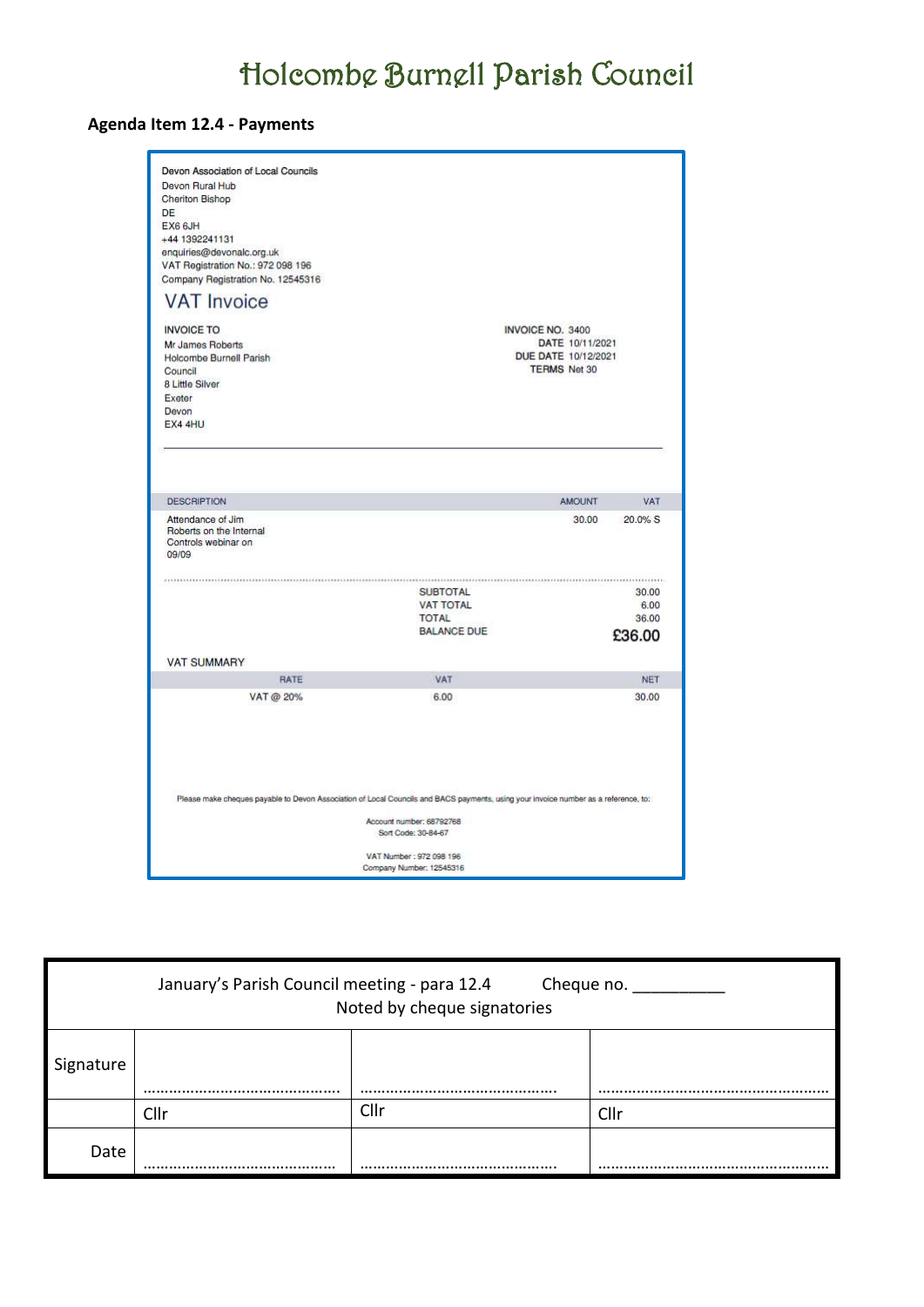**Item 12.5, 6 & 7**

| per month                                                             | Use of home as office allowance                   |                                                                                                                                                                                                                                | £                                                  | 15.00    |   |                                                                       |
|-----------------------------------------------------------------------|---------------------------------------------------|--------------------------------------------------------------------------------------------------------------------------------------------------------------------------------------------------------------------------------|----------------------------------------------------|----------|---|-----------------------------------------------------------------------|
|                                                                       |                                                   | Total (carried forward to HMRC Basic PAYE software)                                                                                                                                                                            |                                                    | £ 198.78 |   |                                                                       |
|                                                                       |                                                   | <b>Holcombe Burnell Parish Council</b>                                                                                                                                                                                         |                                                    |          |   |                                                                       |
| <b>Mr James Philip Roberts</b><br>8 LIttle Silver<br>EXETER<br>EXETER |                                                   |                                                                                                                                                                                                                                | <b>B.Little Silver</b><br>EXETER<br><b>EXA AHU</b> |          |   |                                                                       |
| Taxable Pay                                                           | Payments<br>£199.78                               | Deductions<br>Income Tax                                                                                                                                                                                                       | 637.60                                             |          |   |                                                                       |
|                                                                       |                                                   | Employee NIC<br>Pennsion - 'Net Pay'                                                                                                                                                                                           | 40.00<br>610.11                                    |          |   |                                                                       |
| <b>Total Payments</b>                                                 | 6198.78                                           | <b>Total Deductions</b>                                                                                                                                                                                                        | 847.71                                             |          |   |                                                                       |
| <b>Flayment Date</b><br>Payment Pengd                                 | 30/11/2021<br>Manth #                             | National Insurance Catego<br>National Insurance Number                                                                                                                                                                         | Net Pay £151.07                                    |          |   |                                                                       |
| <b>Paycoll ID</b>                                                     | Employer PAYE Reference 120/WE26936<br><b>GDS</b> | Tax Code                                                                                                                                                                                                                       |                                                    |          |   |                                                                       |
|                                                                       |                                                   | <b>Holcombe Burnell Parish Council</b>                                                                                                                                                                                         |                                                    |          |   |                                                                       |
| <b>Mr James Philip Roberts</b>                                        |                                                   |                                                                                                                                                                                                                                | 9 Little Silver                                    |          |   |                                                                       |
| <b>B. Little Silver</b><br>EXETER<br>EX4 4HU                          |                                                   |                                                                                                                                                                                                                                | EXETER<br>Ex4 4HU                                  |          |   |                                                                       |
| Taxable Pay                                                           | Payments<br>£198.70                               | Deductions<br><b>Income Tax</b>                                                                                                                                                                                                | 437.60                                             |          |   |                                                                       |
| <b>Total Payments</b>                                                 | 6198.78                                           | Employee NSC<br>Pencion - 'Net Pay'<br><b>Total Deductions</b>                                                                                                                                                                 | 60.00<br>610.11<br>647.71                          |          |   |                                                                       |
|                                                                       |                                                   |                                                                                                                                                                                                                                | <b>Not Pay £151.07</b>                             |          |   |                                                                       |
| Payment Date<br>Payment Period                                        | 31/12/2021<br>Month #                             | National Insurance Category. A<br>National Insurance Numb                                                                                                                                                                      |                                                    |          |   |                                                                       |
|                                                                       | Employer PAYE Reference 120/WE26936               | Tax Code                                                                                                                                                                                                                       |                                                    |          |   |                                                                       |
| Payrok ID                                                             | 002                                               |                                                                                                                                                                                                                                |                                                    |          |   |                                                                       |
|                                                                       |                                                   |                                                                                                                                                                                                                                |                                                    |          |   |                                                                       |
|                                                                       |                                                   |                                                                                                                                                                                                                                |                                                    |          | £ |                                                                       |
|                                                                       |                                                   | November (Month 04) take home pay from HMRC payslip                                                                                                                                                                            |                                                    |          | £ | 151.07                                                                |
|                                                                       |                                                   | December (Month 05) take home pay from HMRC payslip                                                                                                                                                                            |                                                    |          |   |                                                                       |
| <b>Reimbursements</b>                                                 |                                                   | Cash paid to D Rudland via M Long at Nov meeting                                                                                                                                                                               |                                                    |          | £ |                                                                       |
|                                                                       |                                                   | Payment for Land Registry search (see attached)                                                                                                                                                                                |                                                    |          | £ |                                                                       |
|                                                                       | Payable to J P Roberts                            | Cheque no                                                                                                                                                                                                                      |                                                    | Total £  |   |                                                                       |
|                                                                       |                                                   |                                                                                                                                                                                                                                |                                                    |          |   |                                                                       |
|                                                                       | Employee's contribution                           | Peninsula Pensions (Devon County Council Pension Fund)<br>5.5% of £183.78 x 2                                                                                                                                                  |                                                    |          | £ |                                                                       |
|                                                                       | Employer's contribution<br>21.1%                  | of £183.78 x 2                                                                                                                                                                                                                 |                                                    |          | £ |                                                                       |
|                                                                       |                                                   | Cheque no                                                                                                                                                                                                                      |                                                    | Total £  |   |                                                                       |
|                                                                       |                                                   |                                                                                                                                                                                                                                |                                                    |          |   |                                                                       |
| <b>Income Tax</b>                                                     | (from payslips)                                   |                                                                                                                                                                                                                                |                                                    |          |   |                                                                       |
| November                                                              | £37.60                                            |                                                                                                                                                                                                                                |                                                    |          |   |                                                                       |
| December                                                              | £37.60                                            | Cheque no metal change of the state of the state of the state of the state of the state of the state of the state of the state of the state of the state of the state of the state of the state of the state of the state of t |                                                    | Total £  |   |                                                                       |
|                                                                       |                                                   |                                                                                                                                                                                                                                |                                                    |          |   | 151.07<br>35.00<br>3.00<br>340.14<br>20.22<br>77.56<br>97.78<br>75.20 |
|                                                                       |                                                   | January's Parish Council mtg - para 12.5, 6 & 7 Cheque nos.                                                                                                                                                                    |                                                    |          | & |                                                                       |
|                                                                       |                                                   | Noted by cheque signatories                                                                                                                                                                                                    |                                                    |          |   |                                                                       |
|                                                                       |                                                   |                                                                                                                                                                                                                                |                                                    |          |   |                                                                       |
|                                                                       |                                                   |                                                                                                                                                                                                                                |                                                    |          |   |                                                                       |
| Signature                                                             |                                                   |                                                                                                                                                                                                                                |                                                    |          |   |                                                                       |
| Cllr                                                                  |                                                   | Cllr                                                                                                                                                                                                                           | Cllr                                               |          |   |                                                                       |